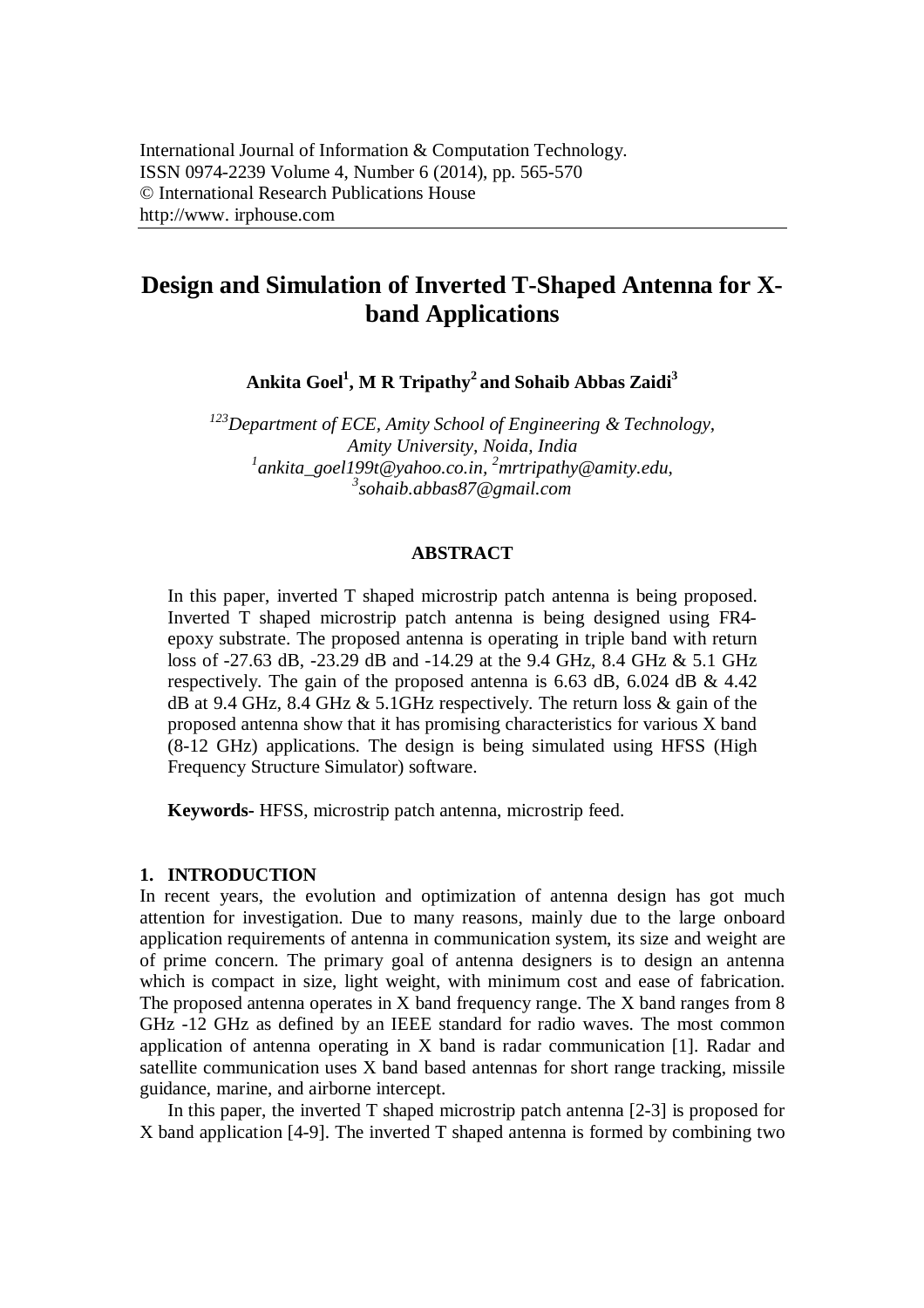inverted T shaped structures. The proposed antenna is operating in triple band configuration. The proposed antenna is providing a return loss of -27.6363 dB & gain of 6.63 dB at 9.4GHz. At operating frequency of 8.4 GHz the obtained return loss is - 23.2989 dB while the obtained gain is around 6 dB. The gain of 4.42 dB & return loss of -14.29 dB is observed at 5.1 GHz. The operating characteristics of antenna shows that it can be used for various X band applications.

### **2. ANTENNA GEOMETRY**

The geometry of the proposed inverted T shaped antenna is shown in figure 1. The two inverted T shaped structures are united to constitute the structure of the patch. The dimensions of the middle rectangle R3 is 4.8mm X 24mm. The rectangles R1 & R2 has the dimensions of 10mm X 5mm. The substrate used is FR4 epoxy having dielectric constant value 4.4. The thickness of the substrate is 1.5mm. The proposed antenna is fed using microstrip line feed having the dimensions of 7.2mm X 4.8mm. The slotted ground is used for the proposed antenna. The ground is having the dimensions of 42mm X 58 mm. The provided slot has the dimensions of 32mm X 48mm.



**FIGURE 1**

### **3. RESULTS & DISCUSSION**

The simulation of the design is being done using HFSS software. Results of the simulation concerning the return loss of antenna are shown in figure 2. It is observed that impedance is matched properly in three bands as the return loss obtained is below from the limit of -10 dB. The proposed antenna is working in triple band. The first operating band is from 5.0417 GHz to 5.2262 GHz. In this band the obtained return loss is -14.29 dB at 5.1 GHz. The obtained gain at 5.1 GHz is 4.42 dB. This is shown by the figure 3. The second operating band is from 8.0625 GHz to 8.629 GHz. The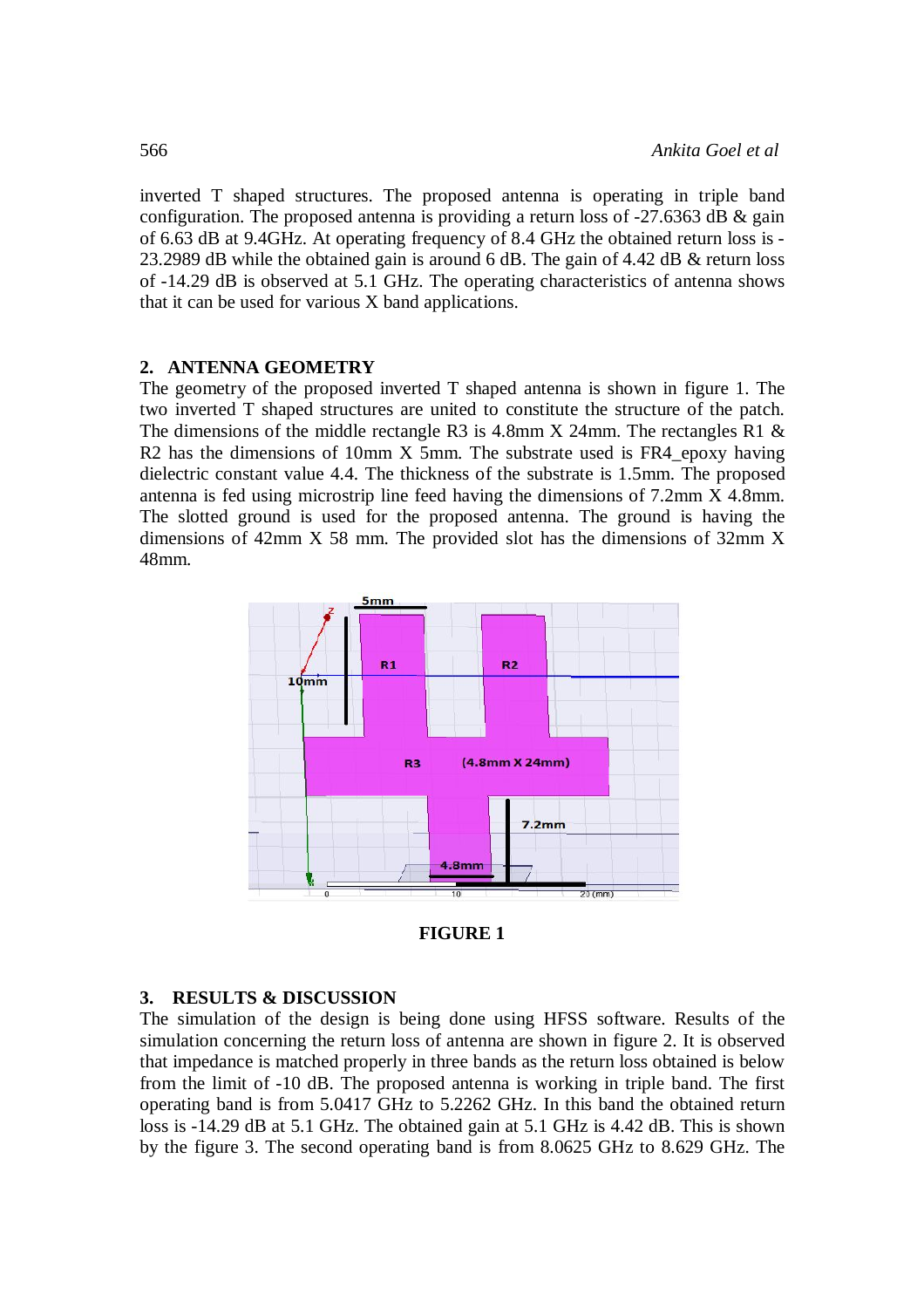return loss obtained here is -23.2989 dB with a gain of 6.024 db at 8.4 GHz. This is shown by the figure 4. The third band of operation is from 9.2321 GHz to 9.6071 GHz. At 9.4 GHz the obtained return loss is -27.6363 dB. The gain of 6.6373 dB is observed in figure 5 at 9.4GHz. From the radiation pattern of the three bands it is clearly visible that antenna is working as the monopole. It is radiating in a specific direction. It can also be observed from the radiation pattern of three bands that no back lobes are present. The range of the obtained gain is from 4 dB to 6 dB approximately validates the 3 dB margin. Simulation results show that second  $\&$  third operating bands lie in X band with sufficient gain so that it can be used in various X band applications. Figures below show the return loss & gain characteristics of the proposed antenna.



**FIGURE 2** SIMULATED RETURN LOSS



**FIGURE 3** RADIATION PATTERN at 5.1 GHz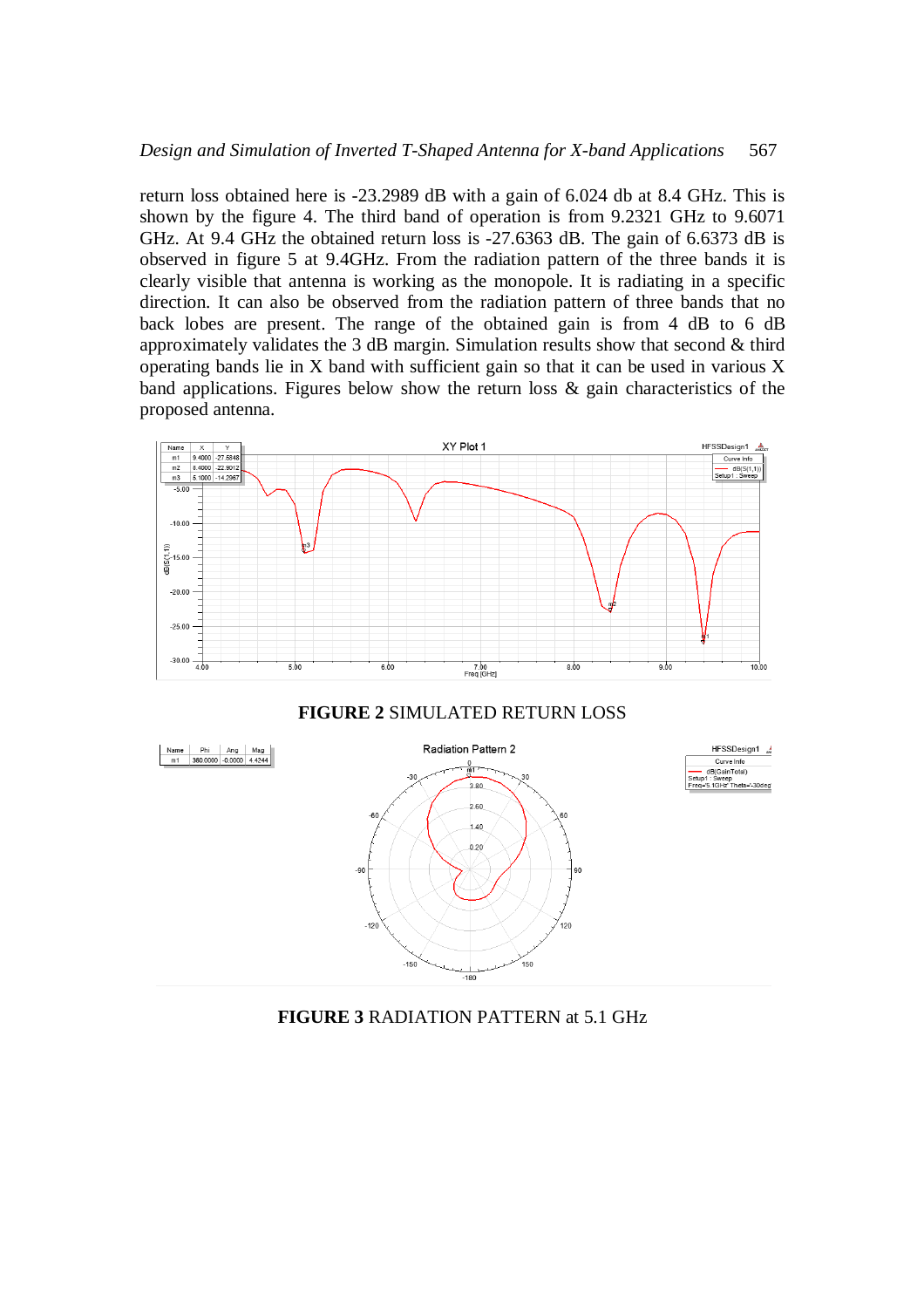



**FIGURE 5** RADIATION PATTERN at 9.4 GHz

# **4. CONCLUSION**

In this paper an inverted T shaped antenna is being proposed. The proposed antenna is working in triple band configuration. The operating bands are covering the frequency from 5 GHz to 10 GHz. The return loss of the simulated result shows that there is proper impedance matching as return loss is quite below from the set limit of -10 dB. The gain obtained also ranges from 4dB to 6 dB approximately showing the good radiating characteristics of the antenna. Out of three bands, two bands lie in the X band i.e. 8 GHz to 12 GHz. The simulation results of return loss and gain show that this antenna can be used for various civil, military & government institutions applications of X band.

## **5. REFERENCES**

[1] J. M. Fernández González, P. Padilla, G. Expósito-Domínguez and M. Sierra-Castañer, "Lightweight Portable Planar Slot Array Antenna for Satellite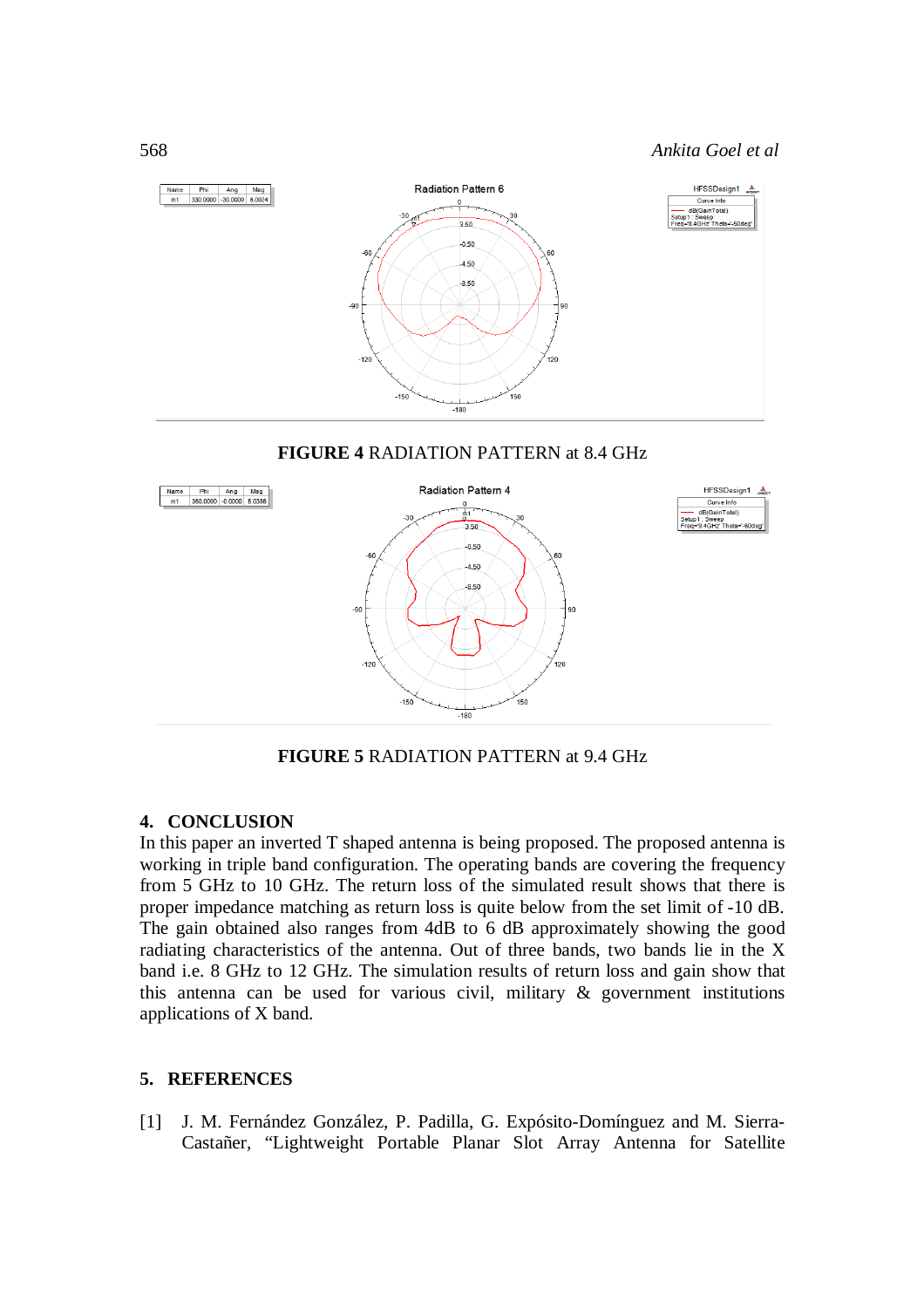Communications in X-Band", IEEE Antennas and Wireless Propagation Letters, vol. 10, pp.1409-1412, 2011.

- [2] Garg R, Bhartia P, Bahl I & Ittipiboon A, Microstrip Antenna design handbook, Artech House London, pp. 1-16, 2001.
- [3] Balanis C.A, Antenn Theory & Analysis, John Wiley & Sons, pp. 811-843, 2007.
- [4] Ghatak R, Chaterjee S & Poddar D.R, "Wideband fractal shaped slot antenna for X band application", Electronics Letters, vol. 48, No. 4, pp. 198-199, 2012.
- [5] Soliman E A, Brebels S, Vandenbosch G & Beyne E, "X-band brick wall antenna fed by CPW", Electronics Letters, vol. 34, No. 9, pp. 836-838, 1998.
- [6] Abdelnasser A. Eldek, Atef Z. Elsherbeni & Charles E. Smith, "Wide-Band Modified Printed Bow-Tie Antenna with Single and Dual Polarization for C– and X-Band Applications", IEEE Transactions on Antennas and Propagation, vol. 53, No. 9, pp. 3067- 3072, 2005.
- [7] Locker C. & Thomas F. Eibert, "Unidirectional Radiation Efficient Stacked Aperture Antenna for X-Band Application", IEEE Antennas and Wireless Propagation Letters, vol. 7, pp. 264-266, 2008.
- [8] Harrabi A, Razban T, Mahe Y, Osman L & Gharsallah A, "Wideband Patch antenna for X-band applications", Progress In Electromagnetics Research Symposium Proceedings, pp. 1043- 1046, 2013.
- [9] Claudius Locker, Thomas Vaupel, & Thomas F. Eibert, "Radiation Efficient Unidirectional Low-Profile Slot Antenna Elements for X-Band Application", IEEE Transactions on Antennas and Propagation, vol. 53, No. 8, pp. 2765- 2768, 2005.